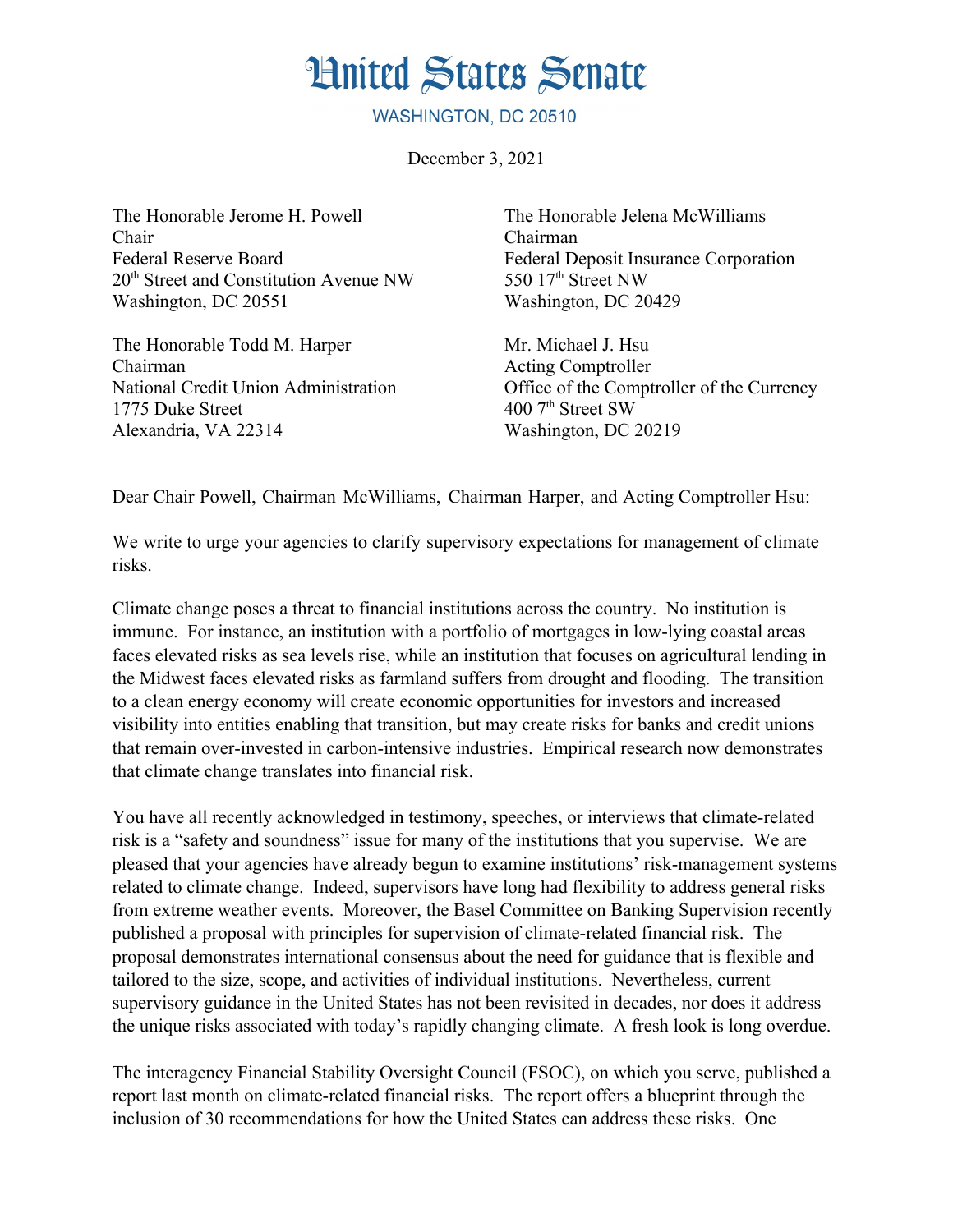important recommendation is to evaluate whether existing supervisory guidance is adequate. Recommendation 4.8 directs member agencies to evaluate whether "guidance specific to climaterelated risks is necessary to clarify expectations for regulated or supervised institutions." Existing guidance is inadequate because it is not tailored to the emerging risks identified in the FSOC report. Federal regulators should implement this recommendation by explicitly incorporating climate-related financial risk into overall risk management expectations.

Providing updated guidance would be an effective way to strengthen climate-related risk management using existing authorities. First, financial institutions would pay greater attention to climate risks before they are realized in a manner that could affect the safety and soundness of individual institutions. This is clearly a better alternative than scrambling to contain the damage after an institution suffers significant losses due to the physical impacts of climate change. Second, your agencies would gain greater visibility into climate-related risks across institutions. That can help examiners understand the most effective ways to manage risks and fill data gaps that make those risks difficult to analyze. Third, examiners' expectations would become clear and transparent. That can improve the effectiveness of supervision and deter banks and credit unions from cutting corners when it comes to compliance. Finally, written guidance would allow the federal agencies to keep pace with state regulators and central banks in other countries that have already taken steps to clarify their own expectations for climate-related financial risk management.

The FSOC's report communicates a sense of urgency. Several of your agencies have separately emphasized a need for prompt and concrete action. For instance, Acting Comptroller Hsu has said that he intends to issue guidance for comment by the end of this year. We could not agree more with that approach.

For these reasons, we respectfully urge you to issue supervisory guidance specifically addressing climate risk management as soon as practicable. We appreciate your attention to this critical matter, and look forward to your prompt reply.

Sincerely,

Jack Reed United States Senator

Shirred Brown

Sherrod Brown United States Senator